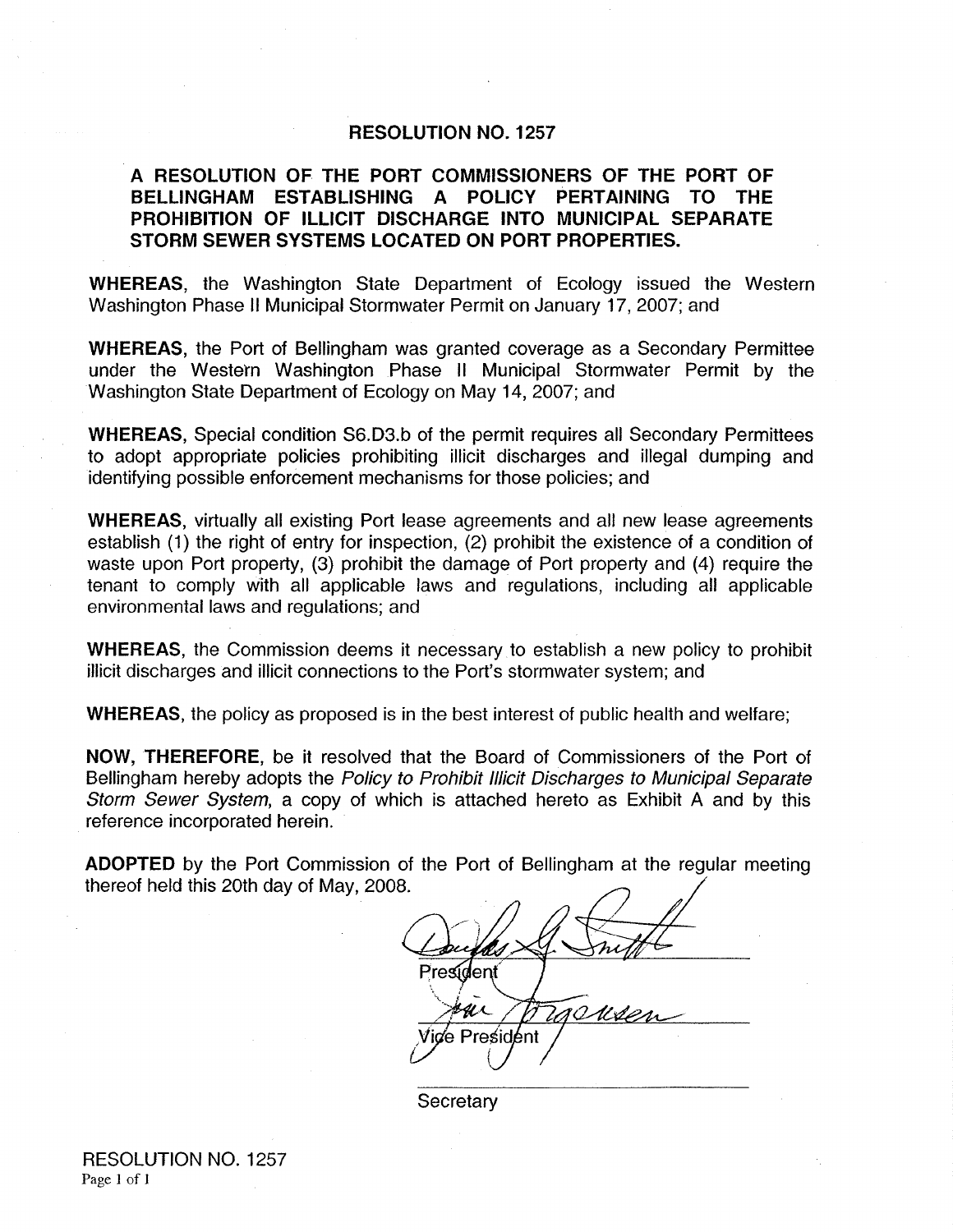## **Exhibit A**



# **Policy to Prohibit Illicit Discharges to Municipal Separate Storm Sewer System**

## **I. PURPOSE/INTENT**

The purpose of this Policy is to regulate non-stormwater discharges to the Port of Bellingham's MS4 to the maximum extent practicable as required by federal and state law. The objectives of this Policy are:

- A. To meet the requirements of the *Western Washington Phase II Municipal Stormwater Permit*;
- B. To regulate the introduction and contribution of unauthorized non-stormwater discharges to the MS4;
- C. To prohibit illicit connections and discharges to the MS4; and
- D. To establish institutional authority to carry out all inspection procedures necessary to ensure compliance with this Policy.

## **II. DEFINITIONS**

- A. Best Management Practices. Schedules of activities, prohibitions of practices, general good house keeping practices, pollution prevention and educational practices, maintenance procedures, and other management practices to prevent or reduce the discharge of pollutants directly or indirectly to stormwater, receiving waters, or stormwater conveyance systems.
- B. BMPs Best Management Practices
- C. Ecology. Washington State Department of Ecology.
- D. Illicit Connections. Any man-made conveyance that is connected to the MS4 without a permit, excluding roof drains and other similar type connections. Examples include sanitary sewer connections, floor drains, channels, pipelines, conduits, inlets, or outlets that are connected directly to the MS4.
- E. Illicit Discharge. Any discharge to the MS4 that is not composed entirely of stormwater except discharges covered by another NPDES permit (other than the Phase II Permit for discharges from the MS4) and discharges resulting from fire fighting activities.
- F. MS4. Municipal Separate Storm Sewer System.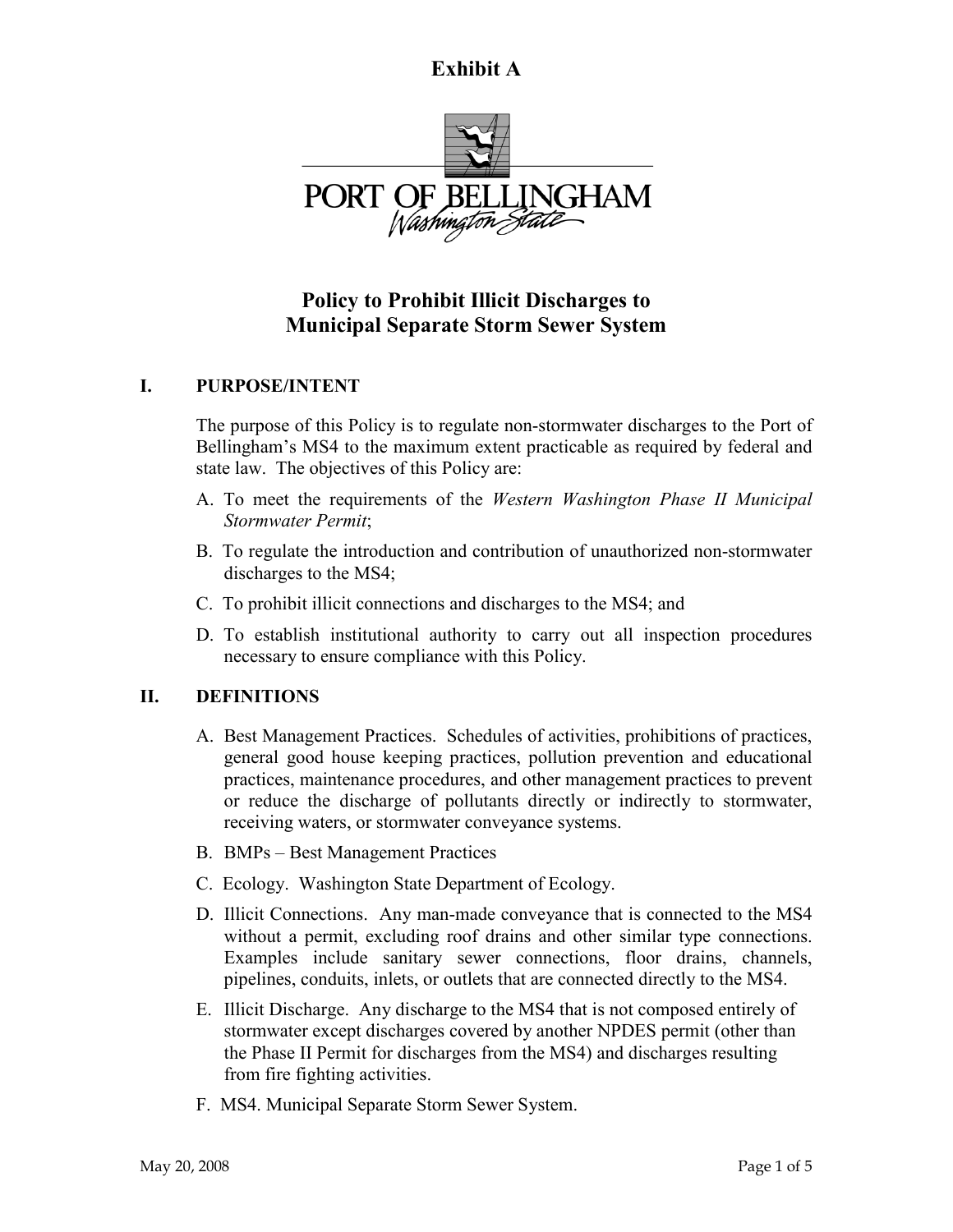- G. Municipal Separate Storm Sewer System. A conveyance or system of conveyances (including roads with drainage systems, municipal streets, catch basins, pipes, curbs, gutters, ditches, man-made channels, or storm drains):
	- 1. Owned or operated by the Port;
	- 2. Designed or used for collecting or conveying stormwater;
	- 3. Which is not a combined sewer; and
	- 4. Which is not part of a Publicly Owned Treatment Works as defined at Part 122.2 of Title 40 of the Code of Federal Regulations (40 CFR 122.2).
- H. Non-Stormwater Discharge. Any discharge to the MS4 that is not composed entirely of stormwater.
- I. NPDES. National Pollutant Discharge Elimination System.
- J. Phase II Permit. *Western Washington Phase II Municipal Stormwater Permit*.
- K. Policy. The Port's illicit discharge policy presented herein entitled *Policy to Prohibit Illicit Discharges to Municipal Separate Storm Sewer System*.
- L. Port. The Port of Bellingham
- M. Premises. Any leased, unleased, Port owned, and/or tenant owned building, lot, parcel of land, or portion of land whether improved or unimproved including adjacent sidewalks and parking strips.
- N. Stormwater. Runoff during and following precipitation and snowmelt events, including surface runoff and drainage.
- O. Stormwater Manager. The employee of the Port designated by the Port Executive Director to assist with the implementation of this Policy.

## **III. APPLICABILITY**

This Policy shall apply to all water entering the Port's MS4 generated on the premises, unless explicitly exempted by an authorized enforcement agency. Nonstormwater discharges generated on property not owned by the Port and entering the Port's MS4 will be addressed with the local city or county jurisdiction.

#### **IV. RESPONSIBILITY FOR ADMINISTRATION**

Responsibility for administration, implementation, and enforcement of this Policy shall be with the Port Executive Director. The Port Executive Director will designate a Stormwater Manager to assist with the implementation of this Policy.

#### **V. SEVERABILITY**

The provisions of this Policy are hereby declared to be severable. If any provision, clause, sentence, or paragraph of this Policy or the application thereof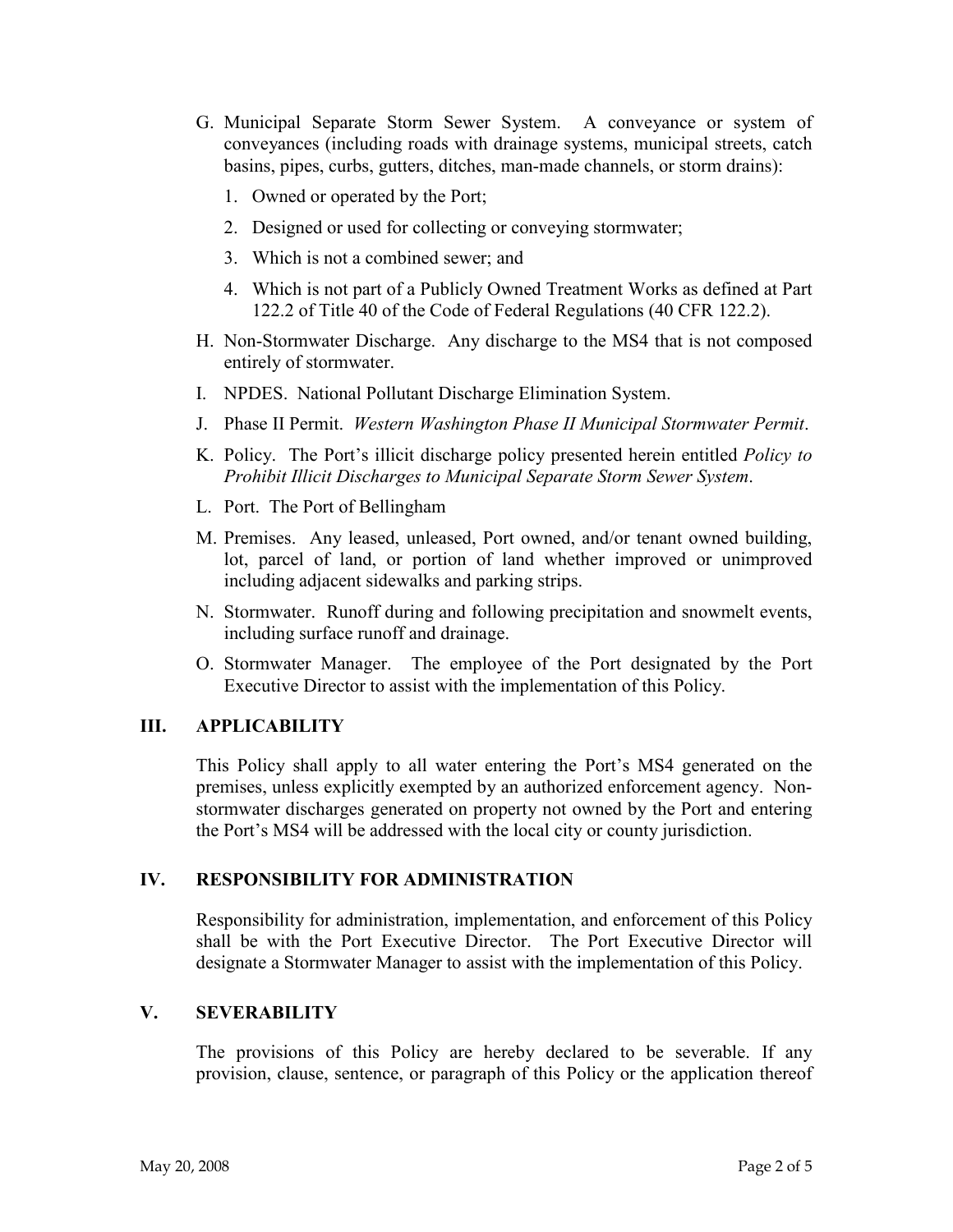to any person, establishment, or circumstances shall be held invalid, such invalidity shall not affect the other provisions or application of this Policy.

## **VI. ILLICIT DISCHARGE PROHIBITIONS**

No person shall discharge or cause to be discharged into the MS4 any materials other than stormwater except as provided in Sections VI.A and VI.B. The commencement, conduct, or continuance of any illegal discharge to the MS4 is prohibited except as described as follows:

- A. The following discharges are exempt from this Policy:
	- 1. Rising ground waters.
	- 2. Uncontaminated ground water infiltration (as defined at 40 CFR 35.2005(20)).
	- 3. Uncontaminated pumped ground water.
	- 4. Foundation and footing drains.
	- 5. Air conditioning condensation.
	- 6. Irrigation water from agricultural sources that is commingled with urban stormwater.
	- 7. Water from crawl space pumps.
	- 8. Flows from riparian habitats, wetlands, springs, and diverted streams.
	- 9. Non-stormwater discharges covered by another NPDES permit.
	- 10. Discharges from emergency fire fighting activities.
- B. The following discharges are allowable if the stated conditions are met:
	- 1. Discharges from potable water sources, including water line flushing, hyperchlorinated water line flushing, fire hydrant system flushing, and pipeline hydrostatic test water are prohibited unless the discharge is first dechlorinated to concentration of 0.1 parts per million or less, pH-adjusted if necessary, and velocity controlled to prevent resuspension of sediments in the MS4.
	- 2. Discharges from lawn watering and other irrigation runoff shall be minimized through use of water conservation practices and BMPs.
	- 3. Street and sidewalk wash water, water used to control dust, and routine external building wash down that does not use detergents shall be minimized through use of water conservation practices and BMPs. At active construction sites, street sweeping shall be performed prior to washing the street.
	- 4. Other non-stormwater discharges shall be in compliance with the requirements of a stormwater pollution prevention plan reviewed by the Port which addresses control of such discharges.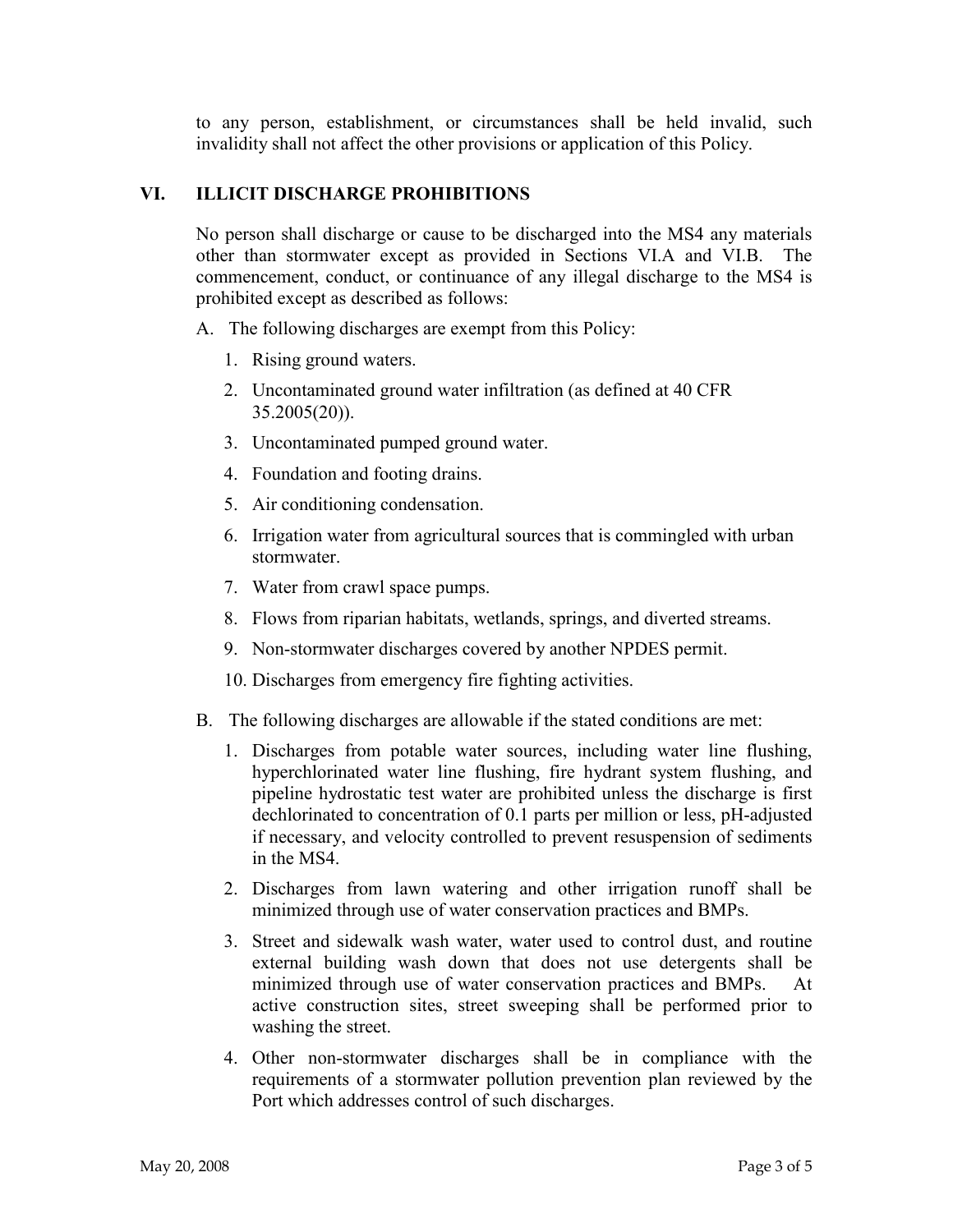#### **VII. ILLICIT CONNECTION PROHIBITIONS**

The construction, use, maintenance, or continued existence of illicit connections to the MS4 is prohibited. This prohibition expressly includes, without limitation, illicit connections made in the past, regardless of whether the connection was permissible under law or practices applicable or prevailing at the time of connection. A person is considered to be in violation of this Policy if the person connects a line conveying any materials other than stormwater (except as provided in Sections VI.A and VI.B) to the Port's MS4, or allows such a connection to continue.

#### **VIII. SPILLS, DUMPING, AND IMPROPER DISPOSAL**

Spilling, dumping, or otherwise improperly disposing on the Premises of any material deemed a "hazardous material" under any federal, state, or local law or regulation is prohibited. Likewise, the dumping and improper disposal of litter and/or pet waste on the Premises is also prohibited.

#### **IX. ENFORCEMENT AUTHORITY AND PROCEDURES**

- A. Enforcement Authority. The Port Commission authorizes the Port Executive Director or his or her designee to administer the terms of this Policy by verbal or written instruction.
- B. Enforcement Procedures. In the event of an illicit discharge the Port shall implement the following procedures:
	- 1. The responsible party shall be contacted immediately to establish appropriate procedures.
	- 2. Any Port tenant responsible for an activity on Port property, which is, or may be, the source of an illicit discharge will be required to submit a written statement to the Port Stormwater Manager describing the events surrounding the discharge and the BMPs or other measures that will be used to ensure it will not reoccur.
	- 3. If a repeat or continued violation of this policy is committed by a Port tenant, the Port shall enforce the terms of this Policy by any means it deems appropriate including, but not limited to, bringing an action under any applicable provision contained in the lease between the Port and said tenant.
	- 4. If the illicit discharge appears to be in violation of the City of Bellingham or Whatcom County illicit discharge ordinances, as applicable, the City of Bellingham or Whatcom County shall be notified.
	- 5. If a violation of this policy is committed by a person other than a Port tenant, the appropriate City of Bellingham, Whatcom County, or Ecology enforcement authorities shall be notified.